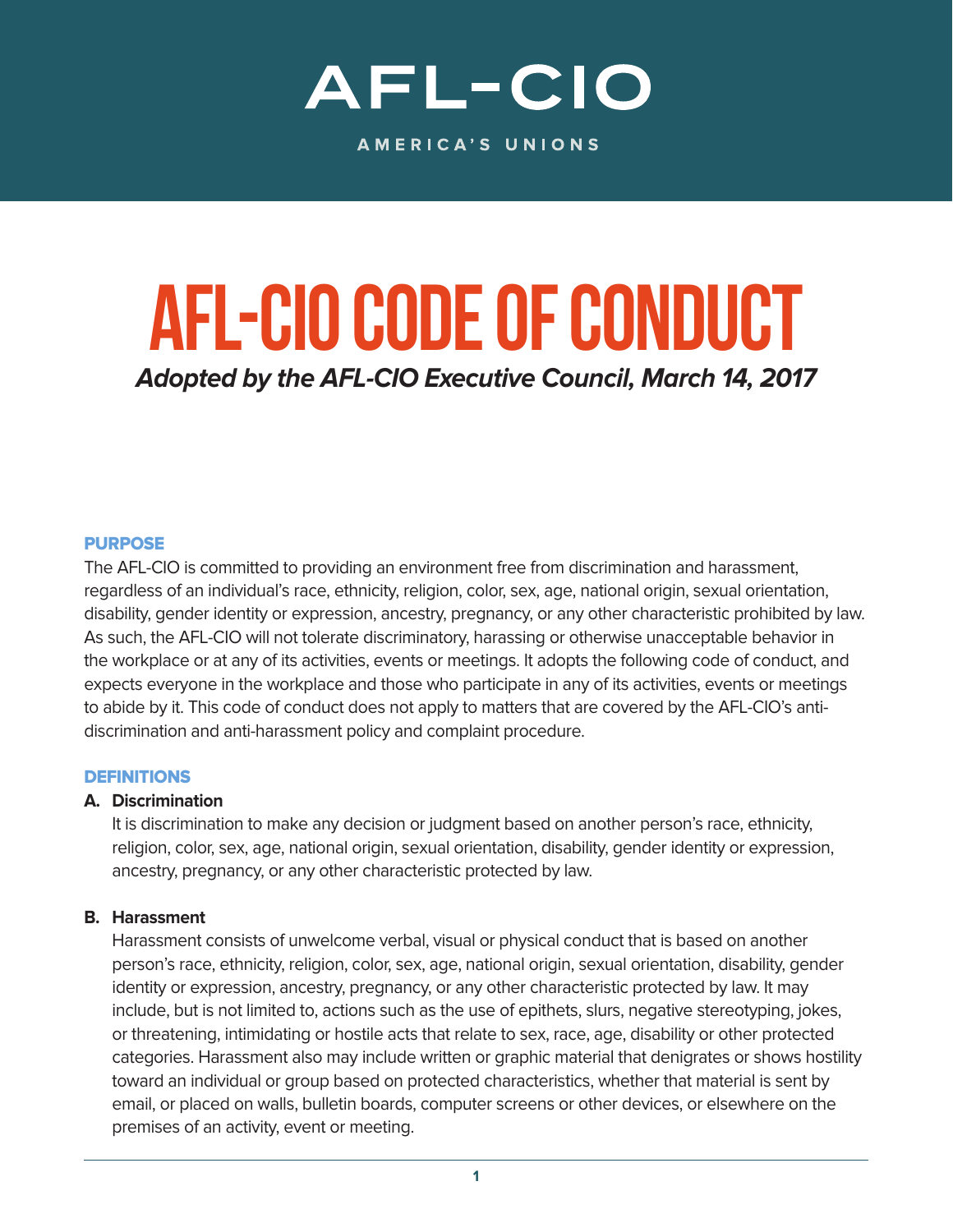### **C. Sexual Harassment**

 Sexual harassment can involve unwelcome sexual advances, requests for sexual favors, and other verbal, visual or physical conduct of a sexual nature. It can involve conduct by a person of either gender toward a person of the same or opposite gender.

# EXPECTED BEHAVIOR

The AFL-CIO expects everyone in the workplace and all participants in AFL-CIO activities, events or meetings to conform to the following code of conduct:

- ▶ Respect others and their views
- ▶ Recognize and value individual differences
- ▶ Be sure you do not engage in aggressive, bullying or intimidating behavior
- ▶ Do not engage in discriminatory or harassing behavior

## UNACCEPTABLE BEHAVIOR

The AFL-CIO is a democratic institution that values open and vigorous discussion of the issues facing working people and the labor movement. This code of conduct is not intended to restrict free and open debate, but rather is concerned with preventing unacceptable behavior, as detailed below. Unacceptable behavior includes, but is not limited to, the following:

- **Discriminatory or harassing speech or actions, including cyberbullying or cyberharassment, in** the workplace or by any participant at a AFL-CIO activity, event or meeting, including all related activities or one-on-one communications surrounding the AFL-CIO activity, event or meeting
- > Harmful or offensive verbal or written comments or visual images related to race, ethnicity, religion, color, sex, age, national origin, sexual orientation, disability, gender identity or expression, ancestry, pregnancy, or any other characteristic protected by law
- **Inappropriate use of nudity and/or sexual images in work or public spaces**
- **>** Bullying or stalking
- ▶ Harassing photography or recording
- > Uninvited sexual attention or contact
- > Physical assault (including uninvited touching or groping)
- > Real or implied threat of physical harm

# IF SUBJECT TO UNACCEPTABLE BEHAVIOR

Prior to the start of any large AFL-CIO activity, event or meeting, attendees will be informed of this code of conduct, and an AFL-CIO staff person to whom complaints may be directed will be identified for all attendees. If the AFL-CIO activity, event or meeting is reoccurring, notification of the code of conduct and identification of the designated staff person will occur yearly, or as necessary when the designated staff person changes.

If you are subject to what you believe is unacceptable behavior under this code of conduct, or witness such behavior, please inform the designated AFL-CIO staff person immediately. If that staff person is not available, you may inform any other AFL-CIO staff person or leader, who will work with the designated staff person to respond to the complaint.

The AFL-CIO takes these complaints seriously and may, at its discretion, take action that it deems appropriate upon assessing the situation. Possible responses may include a warning to or expulsion of the alleged offender from the AFL-CIO activity, event or meeting. Additionally, where appropriate, the